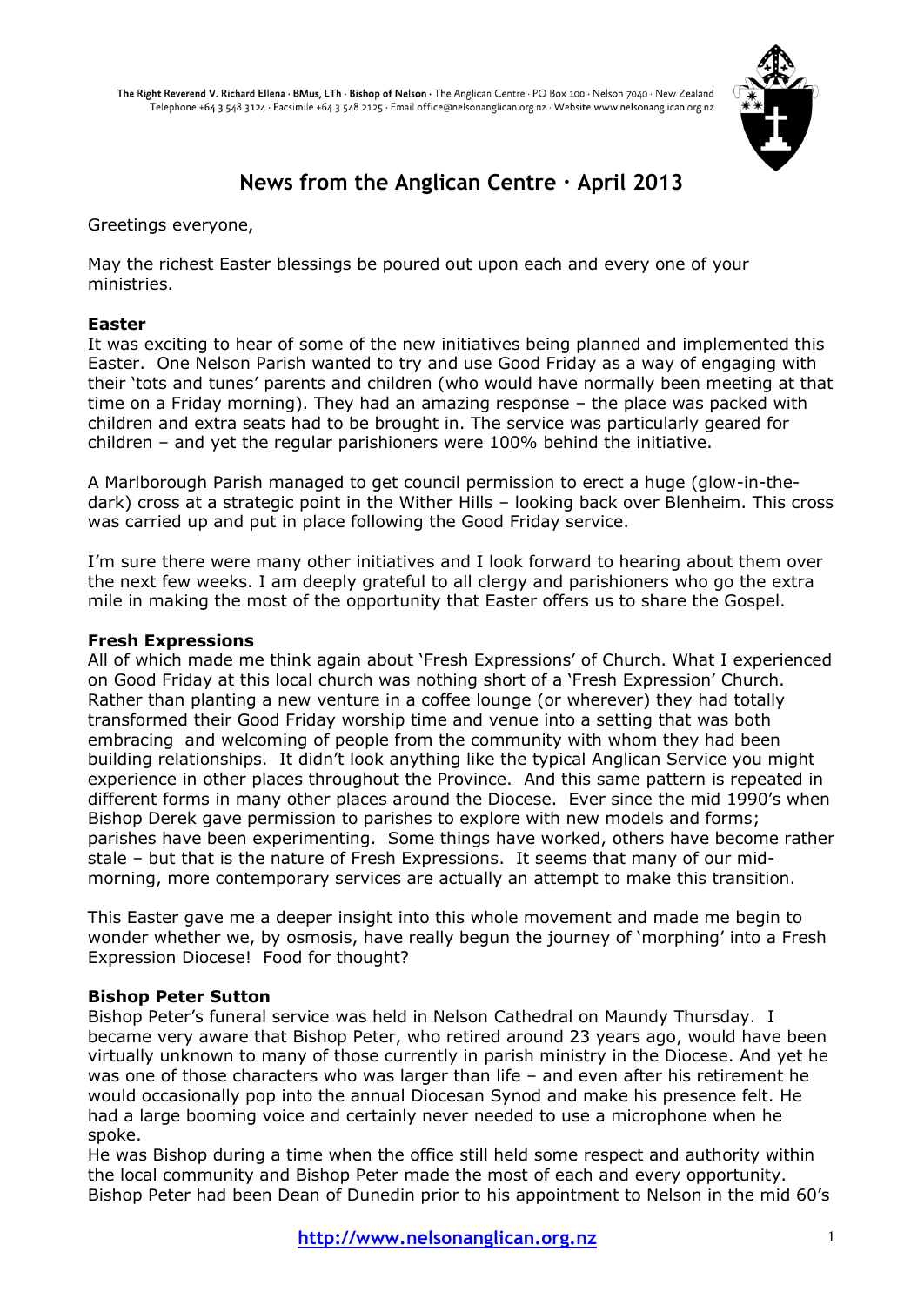– appointment rather than election - because the Diocesan Synod had been unable to reach a decision and so the appointment was made by the Archbishop of the day.

After having been a strong advocate for Church Union, it was his vote that finally scuttled the formal agreement because he believed that it was being driven by the need to guard property etc and not by a deep spiritual desire for union. I deeply admire the courage that this must have taken.

Over the past years Bishop Peter has been in failing health but his mind has been as active and as sharp as ever. Bishop Peter"s wife Pam has been a source of strength to him and for him – often at the expense of her own health.

We remember Pam in our prayers – and their children and grandchild. May he rest in peace.

## **Clergy News**

Archdeacon Owen Kimberley continues to make great progress following his bypass surgery. He and Elizabeth are staying with family in Christchurch during this time of recuperation. The doctors are thrilled at his rate of recovery.

Rev Owen Haring is taking a month"s break from ministry with my encouragement and support. The physical isolation of Kaikoura had begun to feel like a spiritual isolation and we both hope that this break will see him restored and refreshed. Please pray for him and Larraine.

Hilary and I had the privilege of hosting the annual lunch for retired clergy a couple of weeks ago. Over 50 people attended the event which was strongly supported by the Bishop's ministry team. It was a great occasion - a great deal of conversation and laughter.

## **Appointment of Archbishop**

You will all be aware by now that Bishop Philip Richardson from Taranaki has been appointed as Archbishop designate for the Tikanga Pakeha Dioceses. I am thrilled with this appointment because I believe that +Philip has the skills and gifts (and the calling) needed to draw us together as Tikanga Pakeha Bishops. He doesn"t come with a personal agenda. Only a desire to serve – and I experienced that the more I have got to know Philip.

Please pray for Philip and Belinda and their children Josh and Clare as he prepares for this new (and daunting) role.

## **Bishop's Meeting**

In a couple of week"s time I will be joining the other New Zealand Bishops for several days of meeting in Tonga. High on the Agenda will be how we might remain together in communion should General Synod decide to move to endorse some of the controversial issues regarding same sex relationships.

It won"t just affect us as a Diocese should this happen. It will affect our evangelical / charismatic brothers and sisters up and down the country who will leave their parishes in large numbers (if the Methodist example was anything to go by). Already one Bishop has told a clergy person within their Diocese that he would ask them to hand in their licence if they failed to recognise the Church"s decision. Please pray for wisdom and respect.

With much love – looking forward to seeing many of you at POMD this week.

+Richard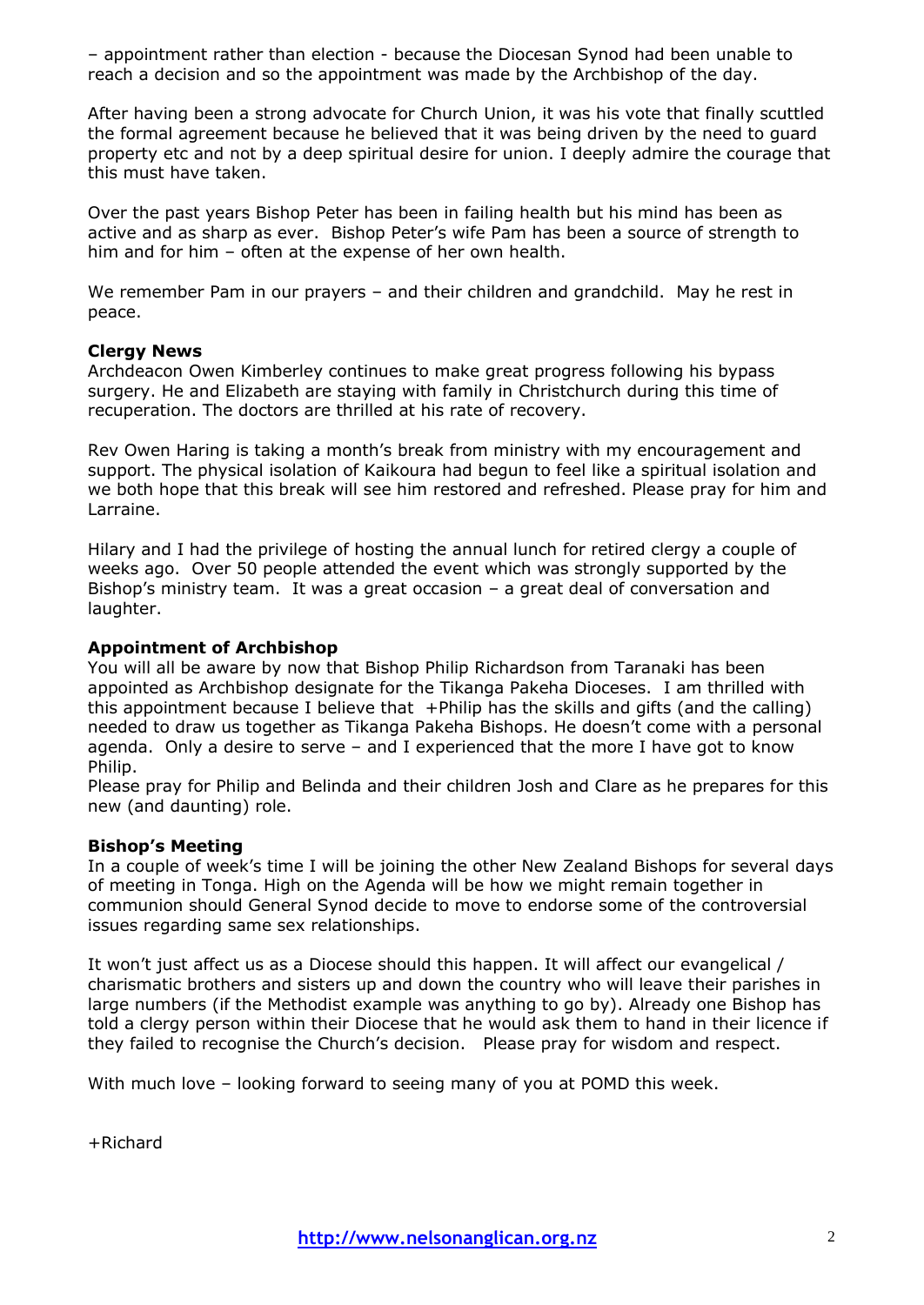# **For your Prayers**

- $\triangleright$  Our thoughts and prayers are with Pam Sutton and family on the recent passing of Bishop Peter Sutton.
- $\triangleright$  For Revd Joseph Keighley & family. Joseph's grandfather passed away in Blenheim on Saturday.
- $\triangleright$  Please continue to pray for Archdeacon Owen Kimberley who is making steady progress after major surgery this month. He and Elizabeth are currently staying with family in Christchurch during his recuperation.
- $\triangleright$  For the people of Victory parish as they commence the process of seeking a new vicar.

## **Events & Notices in our Diocese**

- **Upcoming Regional Deanery Retreats 2013**  Please note these dates in your diary: Waimea 10-12 April; Mawhera 6-8 May*.*
- **POMD in April -** Friday, 5 April (All Saints) Thinking Missionally with John Day as guest speaker. 9.45am start. Topic: Thinking Missionally: Mission Action Plans and the 4 "P's" of leading your church into growth
- **Installation Service of Revd Felicity Whitcombe as Associate Priest at Nelson Cathedral –** Tuesday, 30<sup>th</sup> April at 7pm, Nelson Cathedral.
- $\triangleright$  **Ordination Service** 2<sup>nd</sup> May at 7.00pm, Nelson Cathedral. To celebrate the ordination of candidates. Please mark this date in your diary.
- **EQUIP Ministry Education** Nelson/Waimea **Sat April 20;** Mawhera **Sat May 11** (Westport)
- $\triangleright$  **School of Preaching** Friday, 17<sup>th</sup> May at All Saints. Guest speaker will be Archbishop Peter Jensen (Sydney). Topic: "Connecting the Old and New: Preaching the Biblical Metanarrative" **For online registration** <http://www.bishopdale.ac.nz/news.htm>
- **Archbishop Peter** will be preaching at the Cathedral on Sunday May 19 (Pentecost Sunday)
- **Holy Trinity, Picton: celebrating 150 Years** 31 May-2 June 2013. For more information contact 03 573 6466 or email [soundnews@clear.net.nz](mailto:soundnews@clear.net.nz)
- **Diocesan Overseas Mission Council (DOMC)** 
	- o DOMC advise that Revd Dale Pomeroy has had to resign as Chair of DOMC as he and Jenny are caring for an elderly parent. DOMC have appreciated his input and hope to welcome him back in due course.
	- o Please keep **Saturday 26 October** (Labour Weekend) clear for the Diocesan Missions Festival! More details will follow.
- **Nelson Seafarers needs Volunteers**  Volunteers are urgently sought for Seafarers Mission, Port Nelson. If you would like to help out 3-hours per month, please contact James Ph 027 5382041. For more information on Seafarers mission in Nelson, visit their website [www.nelsonseafarers.org](http://www.nelsonseafarers.org/)
- **St Johns Scholarship Applications for Funding in 2014** Application papers are now available for Scholarship Funding in 2014. There are two categories of Scholarship available: **1. Post Ordination; 2. Lay**. The application form covers both categories of Scholarship and is to be used for both initial and continuing applications. Completed forms must be with Bishop Richard no later than **Friday 31 May 2013**. For those seeking funding to assist with further study or for sabbatical/study leave, please ask Anita for a set of application papers. Email: [anita@nelsonanglican.org.nz](mailto:anita@nelsonanglican.org.nz)
- **Synod 2013** When: 10, 11, 12 October 2013. Where: Marlborough (Picton)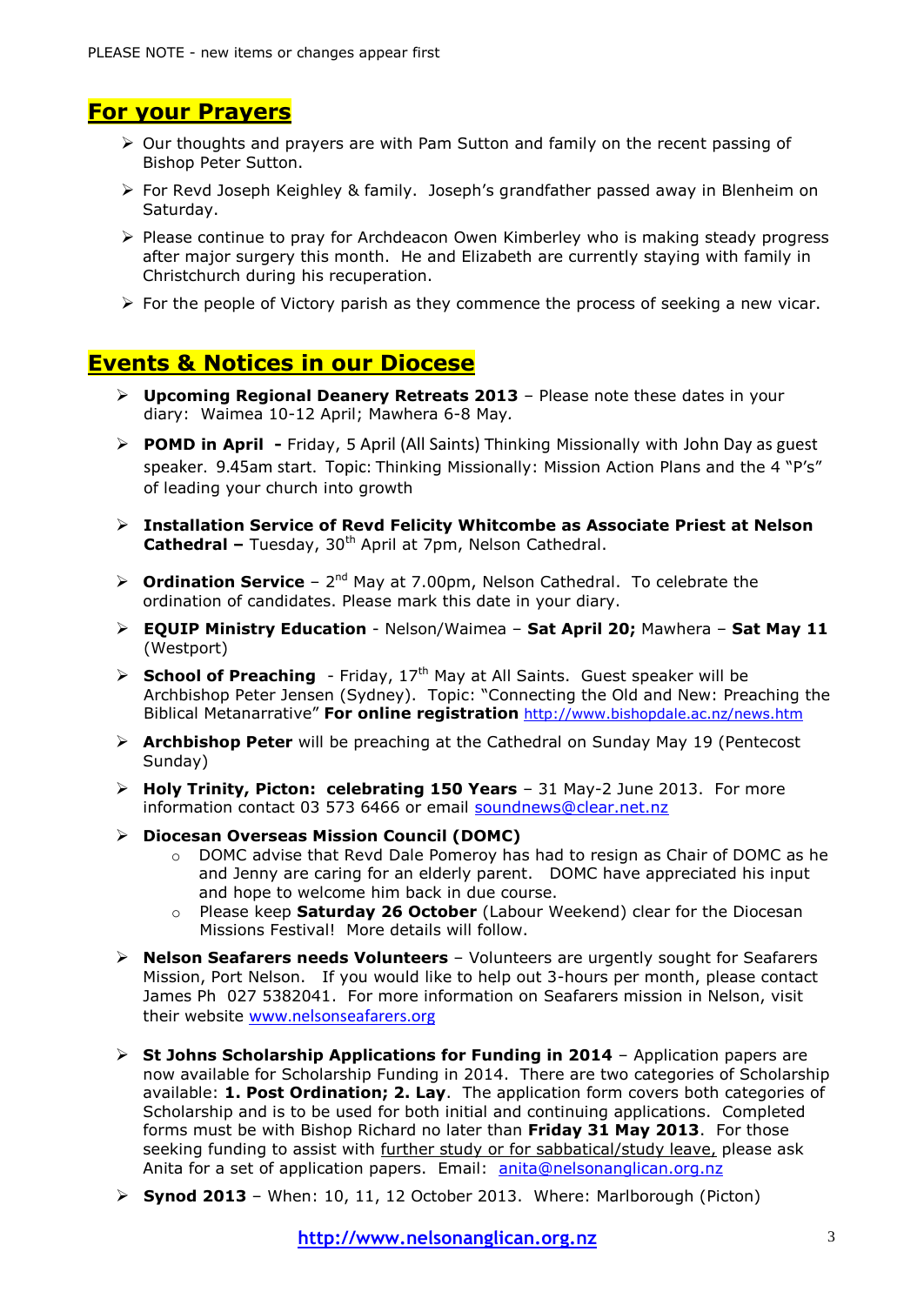# **Notices outside our Diocese**

**Hymn for Anzac Day** – NZ's own Anzac Hymn from Shirley Erena Murray (words); Colin Gibson (Music). Discount offer for bulk purchase of Hymn for Anzac Day (bulk=at least 10 copies). \$3.00 per copy, plus p&p. Order from NZ Hymnbook Trust Email: [Info@hymns.org.nz](mailto:Info@hymns.org.nz) Ph: 06 356 9681



- **A Book of Prayers in Common** the Revd Bosco Peters has just launched a book of prayers that the majority of Christians have shared across the bulk of Christian history. A Book of Prayers in Common can be obtained free at <http://liturgy.co.nz/book-of-prayers-in-common-2013>The book contains a helpful introduction and suggestions for use and adaptation, and a request for feedback.
- **Gospel Bicentenary 2014 (25 December 1814-2014**) The 2014 gospel bicentenary provides an opportunity to review our past; to commemorate people and events that helped shape our churches and country; and to look forward to building on the strengths of what has gone before. More information on [www.gospel2014.org](http://www.gospel2014.org/)
- **For upcoming retreats at Vaughan Park,** visit their website [www.vaughanpark.org.nz](http://www.vaughanpark.org.nz/)

# **Ministry Education**

## **RESOURCES**

If you know of any good small group resources please let me know so we can update our supply. **EQUIP** DVDs are also available at Holy Trinity, Greymouth and St Christopher's, Blenheim for loan.

| <b>NAME</b>             | <b>TYPE</b>  | <b>LOCATION</b>              |
|-------------------------|--------------|------------------------------|
| <b>Essential Jesus</b>  | DVD and Book | Anglican Centre              |
| E100                    | DVD and Book | Anglican Centre              |
| Six Steps to            | DVD and Book | Anglican Centre              |
| Encouragement           |              |                              |
| Six Steps to Talking    | DVD and Book | Anglican Centre              |
| about Jesus             |              |                              |
| Old Testament Template  | DVD and Book | Anglican Centre              |
| (Landa Cope)            |              |                              |
| Mission of God's People | <b>Book</b>  | Anglican Centre and          |
| (Christopher Wright)    |              | <b>Bishop Sutton Library</b> |
| Following Jesus the     | <b>Book</b>  | Anglican Centre and          |
| servant King (Jonathan  |              | <b>Bishop Sutton Library</b> |
| Lunde)                  |              |                              |

## **Online: via BTC/ Diocesan websites "Resources" sections.**

BTC has now established a platform to make video presentations available at [www.bishopdale.ac.nz/resources.](http://www.bishopdale.ac.nz/resources) Presentations available also include:

- Bp Graham Cray Fresh Mission Conference, Christchurch, 2010
- Rev Dr David Peterson William Orange Memorial Lecture 2010
- Rev's Tim Mora, Marge Tefft, Robin Kingston Ministry in life's Crises Pike River Disaster, 2011.
- Michael Harvey Unlocking the Growth PDF of powerpoint.
- School of Preaching 2011 with Paul Windsor PDF"s also available.
- School of Theology 2011 All presentations and public lecture.
- Rob Harley School of Preaching 2012
- School of Theology 2012. All sessions on DVD (Anglican Centre and Bp Sutton Library) and online.
- **NEW** Rev Dr Christopher Wright powerpoint and video (recorded at Laidlaw College)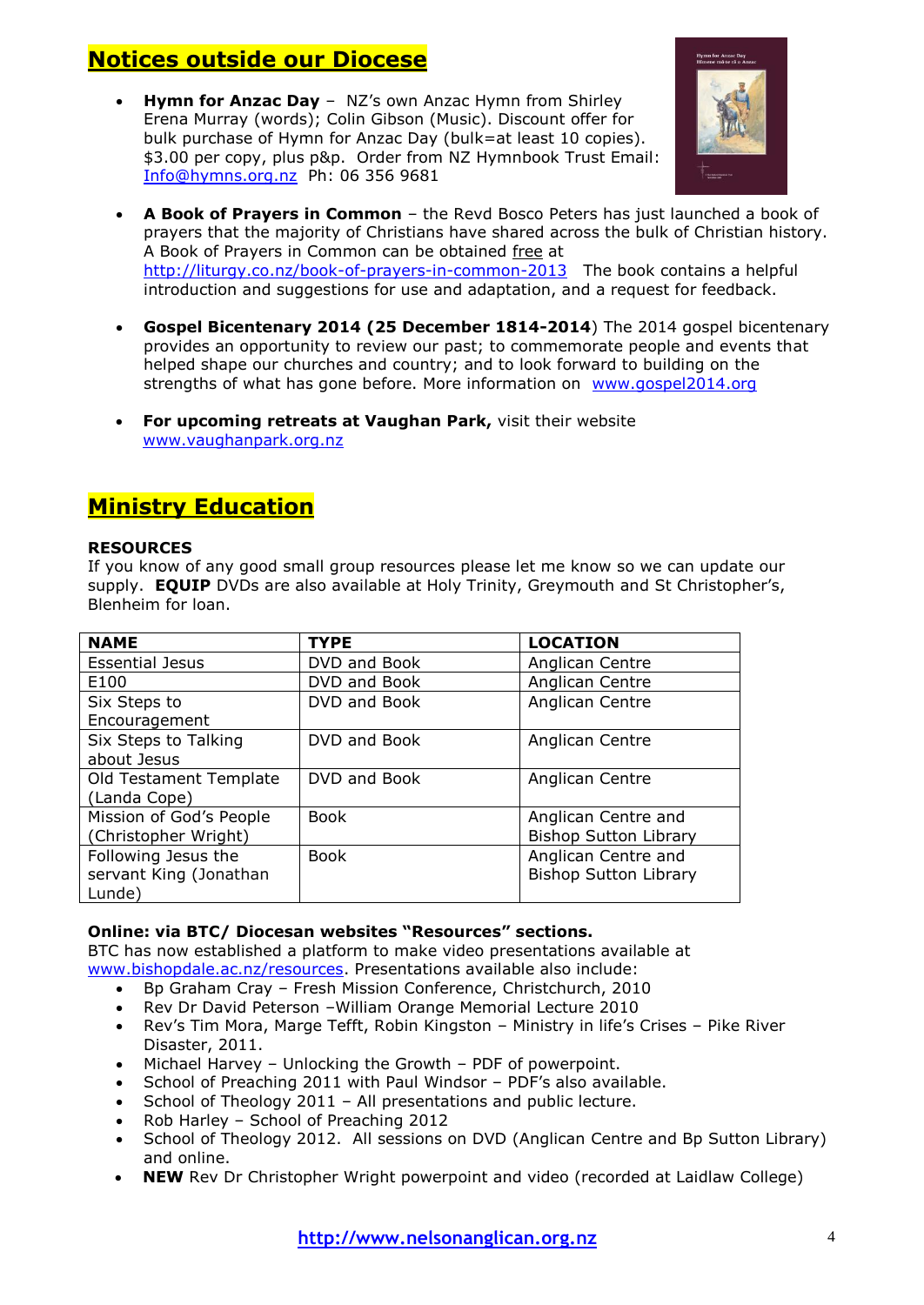## **POMD – THINKING MISSIONALLY:**

- Friday April 5, Thinking Missionally: Mission Action Plans and the 4 "P's" of leading your church into growth - **Rev John Day**. All Saints – 30 Vanguard St, 9.45am start (coffee from 9.15). This would be a good day to bring Parish wardens since part of the day will cover Mission Action Plans.
- Friday May 17, Thinking Missionally: Missional Discipleship **Archbishop Peter Jensen**. All Saints – 30 Vanguard St, 9.45am start (coffee from 9.15).
- Please remember that these sessions are compulsory for all stipendiary clergy, and optional for all non-stipendiary clergy, parish staff, lay leaders.

**Please note** that in previous years POMD travel has come out of ministry education funding. Because all stipendiary clergy are required to attend in 2013, travel won"t be covered by ministry education (but can be covered by normal clergy travel allowance).

## **SCHOOL OF PREACHING**

Saturday May 18 – Archbishop Peter Jensen Topic: "Connecting the Old and New: Preaching the Biblical Metanarrative" All Saints Foyer, 30 Vanguard St.

9.30 Registrations and coffee

- 10.00 Session one
- 11.00 Break
- 11.15 Session two
- 12.30 Lunch
- 1.15 Session Three
- 2.30 Afternoon Tea
- 3.00 Session Four
- 4.00 Finish

Electronic registration:<http://www.bishopdale.ac.nz/news.htm> This is a free event for those who are part of the Nelson Anglican Diocese or BTC. Otherwise the cost is \$20.

Archbishop Peter is also preaching at the Cathedral on Sunday May 19 (Pentecost Sunday).

## **EQUIP MINISTRY EDUCATION**

Please advertise these dates in your parishes. The Dates and Topics for 2013 are: **Unit 7** (Bi-Cultural Christianity: Christianity in Aotearoa New Zealand) – Core Course for BTC ministry Certificate. Nelson/Waimea – **Sat April 20** Mawhera – **Sat May 11** (Westport)

## **COMMUNICATIONS BOOTCAMP** – Rob Harley

A date has been confirmed: October 3-5 (Thr, Fri, Sat), location to be confirmed. The cost is \$495pp+GST but I would hope to be able to subsidise some of this. If you or any of your parishioners would be interested please let me know so I can check about Rob"s availability. Registration details will be out soon so keep an eye on the BTC website.

## **CLINICAL PASTORAL EDUCATION (CPE)**

I am pleased to announce that Rev Kath Maclean (CCDHB) and Rev Ros Sims (parish priest) have agreed to jointly run CPE at BTC this year. The fine details are being worked on but the dates will be similar to last years - running Aug-Nov, with a fortnightly 2day meeting. If you are interested please let me know so I can send you the enrolment information. The cost for CPE is \$2,000pp - a \$1000 of which is subsidized by Diocesan ministry education funding.

## **MINISTRY APPRENTICESHIP SCHEME**

There are some people who are looking at ordination discernment and are actively involved in Parish ministry, as well as studying through BTC. For these students, the M.A.S would provide a framework for study and ministry discernment. If they are studying fulltime and engaged in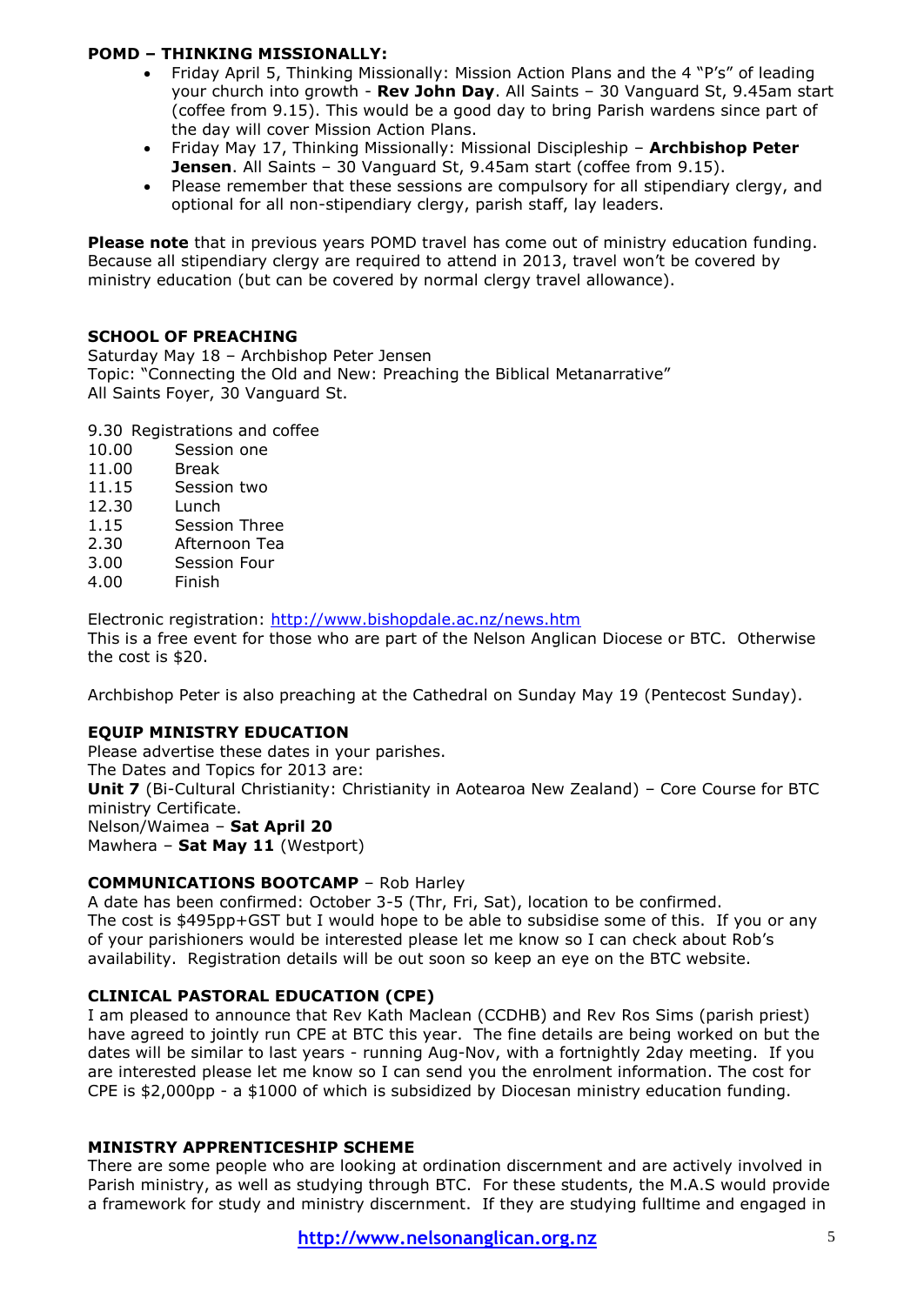10hrs a week ministry, I can offer \$6,000 from the Ministry Education programme (Project 6 – Leadership Development) and suggest the parish contribute up to \$2-4,000 making a total grant of up to \$10,000 (rather than up to \$18,000 in the "full" MAS proposal).

Remember the M.A.S is available for any area of ministry. If your parish is considering the Ministry Apprenticeship Scheme in 2013, please contact me (graham.obrien@bishopdale.ac.nz).

There are a number of paid ministry apprenticeship positions available – so if you know of anyone who maybe interested please let me know.

## **CALEB LEADERSHIP SCHOOL**

Rex Booth is bringing the Caleb Leadership School to Nelson as an 11 day course based at Grace Church Richmond - Date: 25th June to 5th July, cost \$1500. The course entails Monday-Fri 8.30-5pm and a 3-day residential camp over the middle weekend. Costs include accommodation and food for the weekend camp. If you are interested please email Rex Booth – [calebnz@xtra.co.nz](mailto:calebnz@xtra.co.nz) or visit www.calebnz.org.nz.

God Bless, Graham

## **Bishop's Advisor for the Care of Older People**

MAUNDY THURSDAY 2013. I write this on the day that some of us will gather for the funeral of Bishop Peter Sutton, Bishop of Nelson from 1965-90. It is an important part of my current ministry to be Chaplain to retired clergy and spouses and in that role I was able to continue the monthly Communion service for +Peter and Pam which the Cathedral ministry team had begun. Thank you to the wider team of clergy who ensured that a weekly Communion service was able to take place in recent years.

I have begun to meet with people especially involved in parish ministries for older people, funded by the Older Person"s Ministry Fund. I am moved and challenged by the depth of commitment to this ministry which I have witnessed already. Well done. I look forward to learning more and more as I travel the Diocese.

In one week recently I drove to Seddon for the Commissioning of Rachael Westenra as Parish Nurse and a few days later I was back in Blenheim for the Older Persons Seminar, a monthly gathering at St Christopher"s Church, Blenheim South. Both these ministries are sterling examples of the Church reaching out beyond the congregation to touch the lives of the community's in which they are set. This truly is evangelism in action.

I pray you have a blessed Easter in company with the risen Lord.

The Very Reverend Charles Tyrrell QSO.

## **Social Services Enabler**

Easter tide greetings folks,

**Eldercare Ministries** - There are some new guidelines set in place by Standing Committee for managing the parish allocations for OPMF. These will not affect you now if you have a 3-year Eldercare position in place and you are using all of your "\$5000.00 entitlement". There are 2 parts:

a) The current parish allocated funds will be be capped at \$10,000 (being 2 years of allocation), rather than \$15,000, without affecting the current entitlements.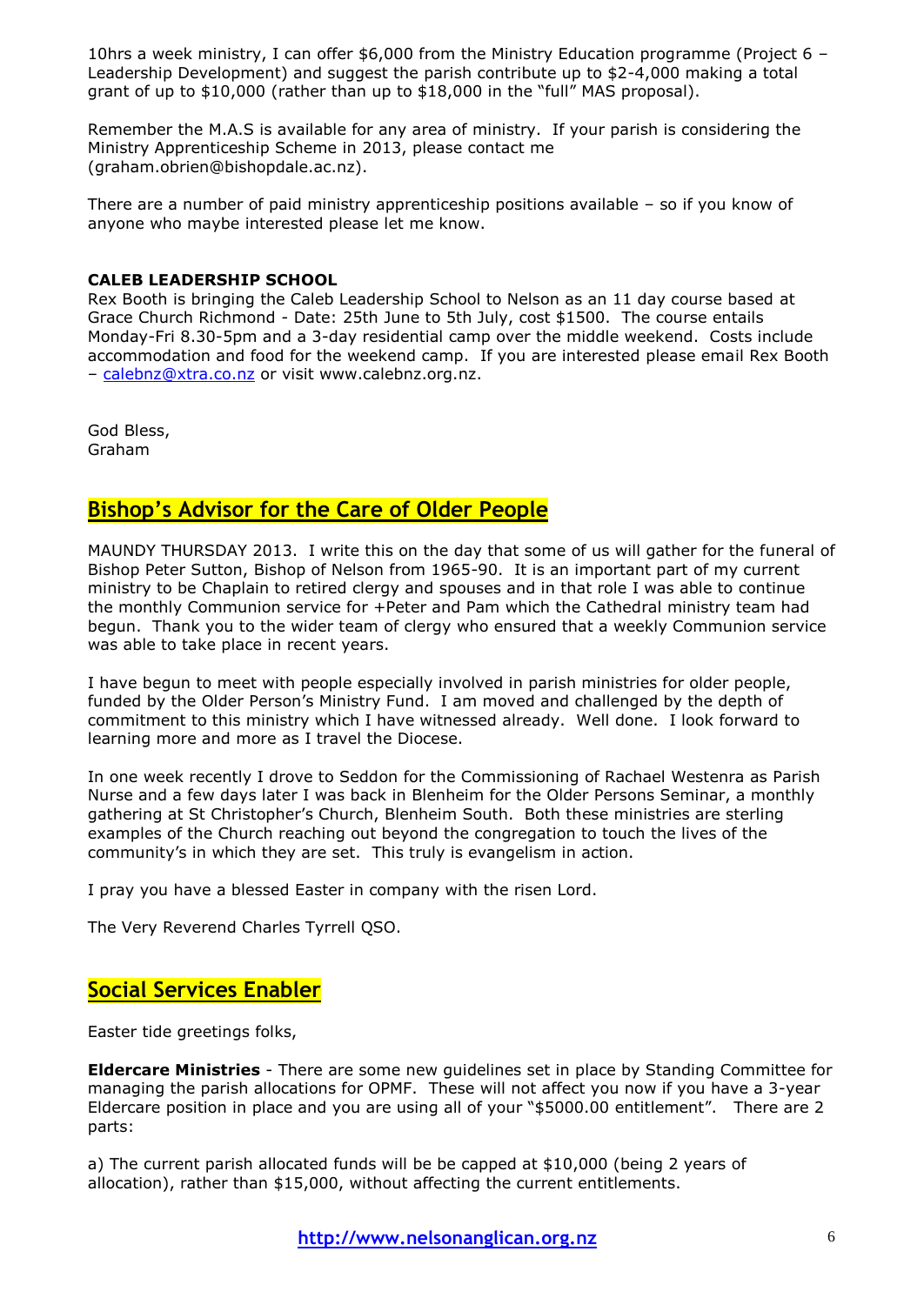b) Applications to the parish's non-contestable fund will now be considered by ACCT at any time (currently 1 August annually)

Please contact me or Charles Tyrrell for further clarification if you need to.

**Children and Families Ministries -** I strongly commend **"Childsafe"** to you. It is vital in this day and age to properly protect those vulnerable as well as those active in ministry. A Police check is NOT enough. While the Diocese has guidelines in place (see Anglican Church Handbook)it is my view that in today"s environment our ministry to children and youth is enriched and enhanced when we are upskilled and informed. This training is nationally offered by STRANZ as a basic standard and unless you have a robust policy in your parish and procedures in place already, then please give your attention to the **CFM column** in this issue.

**ACCT's April meeting** - Next meeting of ACCT will be on April 18<sup>th</sup> and will be looking at accountability, for the more than \$400,000 we spend annually in social services ministry. God bless

Gerrie Mead

Social Services Enabler – gerrie@nelsonanglican.org.nz

# **Children and Family News**

## **NEW CONTACT DETAILS...**

I'm now on skype when in the office – cfm.nelson so chat for free  $\odot$ Also, the new cell phone number for CFM 021 884 931 – texting is often the best way to get me, and I can call you back.

## **COMING UP...**

## **X** SIDE BY SIDE MENTORING

Mentoring for families on the fringe of your church through your community outreaches. This is about every-day families supporting every-day families, and building relationships with them.



Come to the info evening for more information. **Blenheim:** Wednesday 3<sup>rd</sup> April. 7:30-9pm. Bread of Life Centre, 14 Stephenson St. **Nelson:** Thursday 4<sup>th</sup> April 7:30-9pm. Nelson Baptist Church, 193 Bridge St.

Training dates: **NELSON** (Fridays) 10th May, 7th June, 5th July – Bread of Life Centre. **BLENHEIM** (Saturdays) 11th May, 8th June, 6th July – Nelson Baptist Church.

**Cost \$75pp**. SOME funding assistance may be available, please ask.

## **CHILD SAFE**



All Vicars should have received a memo from Ian Pask explaining about *ChildSafe*, and that as a diocese we are looking at the whole area of child safety.

You need to know that *ChildSafe* covers EVERYONE under 18, therefore this will be a combined approach with Luke Shaw.

I've been tasked by Standing Committee to 'review' each parish's policies... the quickest and easiest way for this to happen is **for you** to...

1. email me what you have in the way of policies for children/youth. OR

2) email me saying 'we have no policies that we are currently using.'

Clergy who respond before the next POMD (Friday April 5th) will be duly rewarded.

**http://www.nelsonanglican.org.nz** 7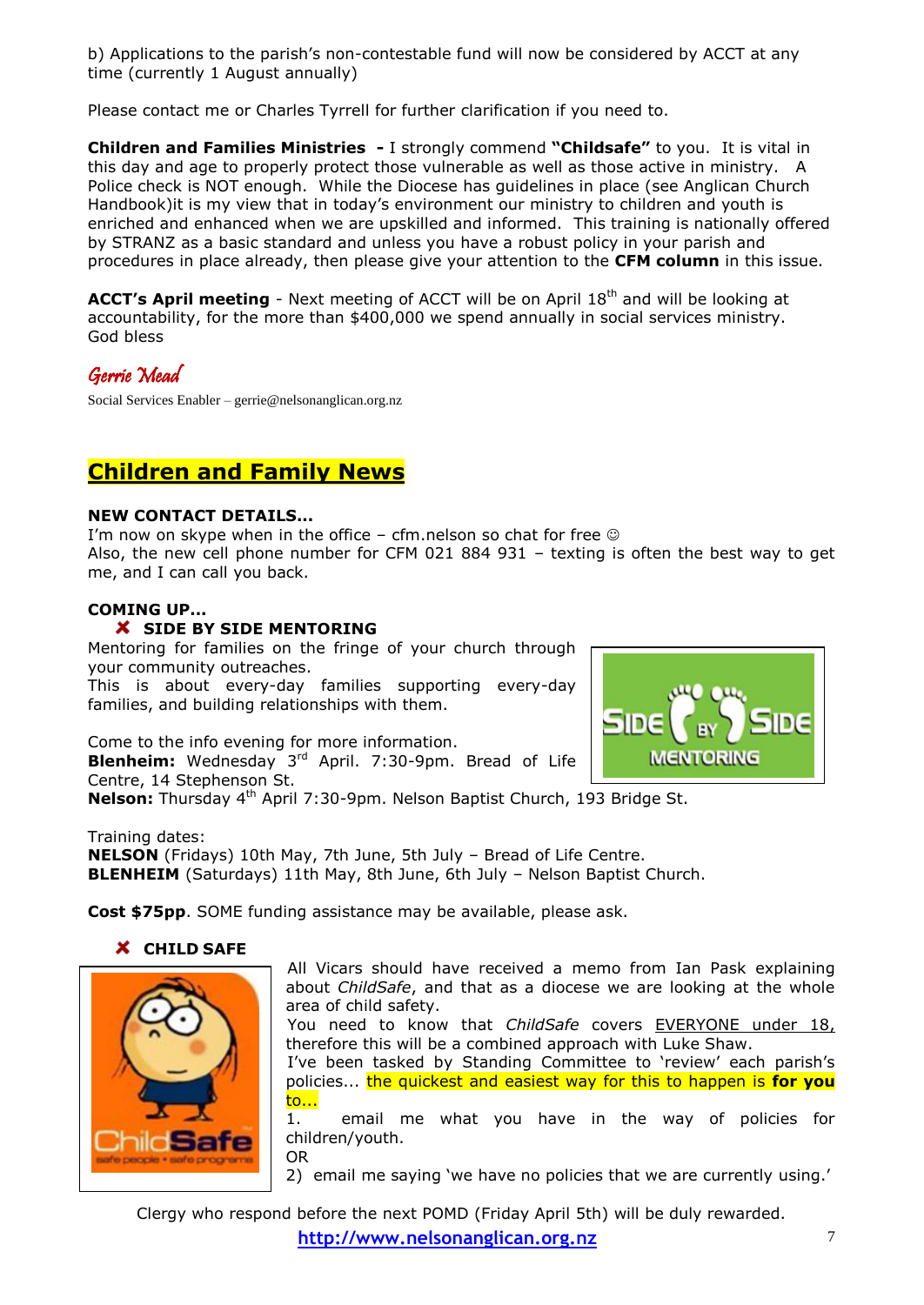## **K** HIGHLIGHTS of the last month



**BLAST -** Was absolutely fabulous!

We've had 25 people from a range of ages, churches and experience levels learning and sharing together. The hunger for basic training has amazed me. This is definitely something we"ll do again.

Huge thanks to St Barnabas for hosting and the training team – Greta Greenwood (St Barnabas) Megan Wright (City Church) and John Laing (OAC campaigners.)

**Mark Griffith's** – inspiration, warmth, education and enthusiasm all rolled into a Welsh Vicar! New Wine is going to put some of his talks from other parts of NZ online. On your bookshelf should be his book "Don't tell cute stories, change lives" that Susie gave to all parishes - if it's in your "one-day" pile, can I encourage you to read it.

Jude Benton (Rev) Nelson Diocese Children and Families Ministry Enabler Cell:021 884 931; Office: 03 548 3124 [cfm@nelsonanglican.org.nz](mailto:cfm@nelsonanglican.org.nz)

# **Youth Coordinator's News**

*'Raising up the next generation with a passion for Christ'*

Luke Shaw: Youth Coordinator [youth@nelsonanglican.org.nz](mailto:youth@nelsonanglican.org.nz) **[www.youth.nelsonanglican.org.nz](http://www.youth.nelsonanglican.org.nz/)**





#### **EASTER CAMP : 28 MARCH-1 APRIL, SPENCER PARK, CHRISTCHURCH**

**This term we have a number of youth groups from around the regions attending Southern Easter camp just outside of Christchurch. This is an amazing place for youth leaders to take youth, with HUGE numbers of youth, top notch guest speakers, rocking worship and activities and sports stuff as well plus heaps more - suitable for youth with faith and those still seeking. This year All saints is taking on the challenge of hiring a bus for a combined road trip – please take a moment to pray for all the youth heading down, that they encounter and meet with Jesus this weekend.**

#### **BAND CAMP 3: 26-28 APRIL, ALDOURIE BRIGHTWATER**



**Coming up this school holidays we have our Band camp for all young muso's either in a band or looking to be in one – whatever skill level they're at this will be a cool weekend with input from guests City of light, workshops, practical stuff, epic jams and encountering with God all while hanging out with other like-minded muso types. Contact Luke for more info – rego's have been posted out to youth leaders and close on Friday 19 April.**

## **CHARGE LEADERSHIP: APRIL 11 (MARLBOROUGH) AND APRIL 18 (NELSON)**



**This is a night for all our youth leaders to gather together over dinner, to chat all things youth ministry, be resourced, network, share, pray and receive input and support. Senior youth looking to step up in to leadership are welcome as well. Nelson and Waimea meet every third Thursday of the month, Marlborough every second Thursday. Hopefully a West Coast charge type night to come soon.**